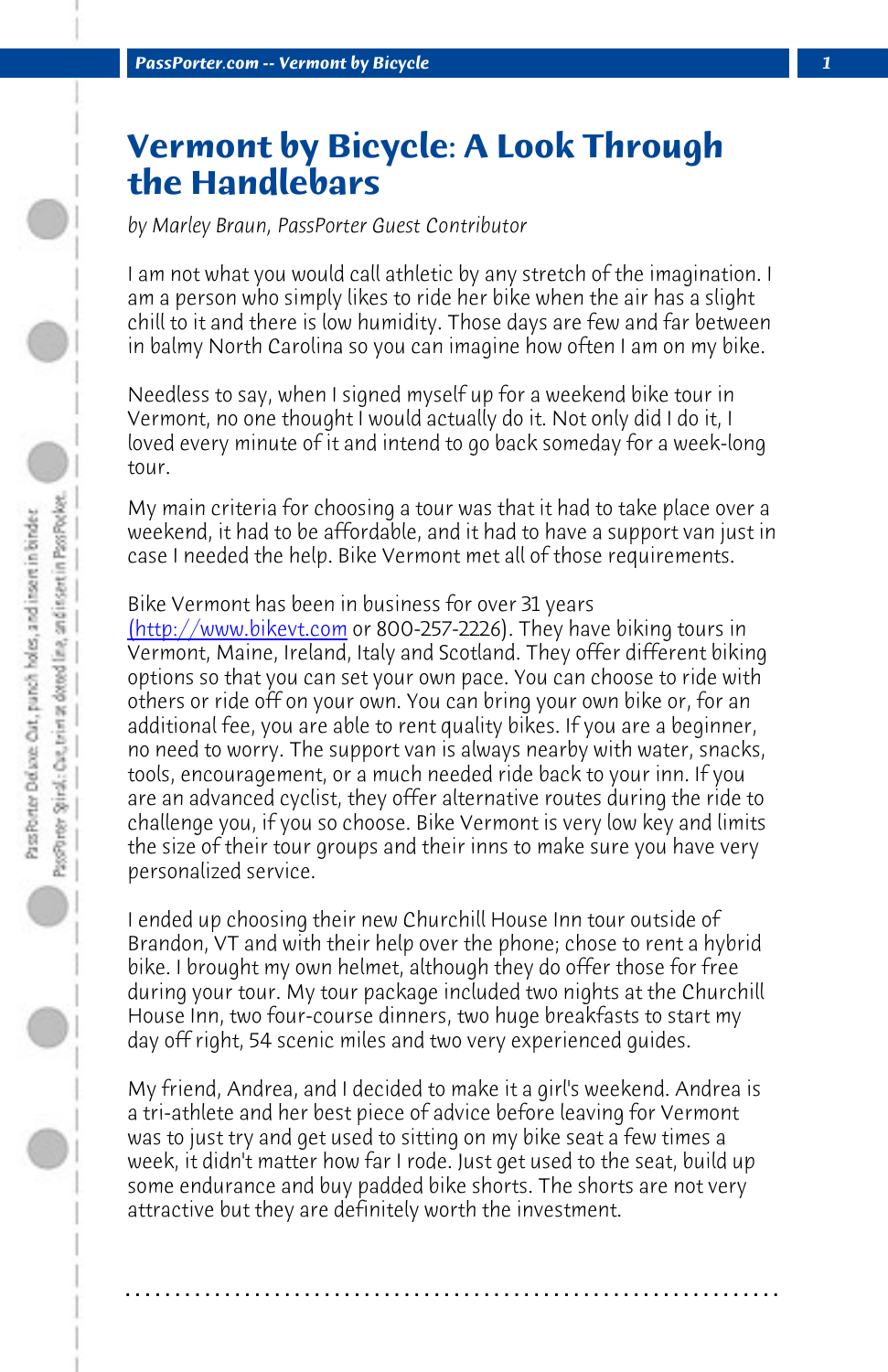Our bike tour began on a Friday night. We were greeted by Seth and Olya Hopkins, who were marvelous cooks and very accommodating hosts. Tom Walsh and Danielle Ondrick were our guides. Both of them clearly had a love of cycling and their enthusiasm was infectious.

We got to know the other seven cyclists on our tour over a delicious, intimate dinner. After dinner, Tom and Dani conducted an informal introductory and safety meeting. They gave us maps of our Saturday route and assured us the support van would always be nearby. This was comforting to know, considering that the most I had ever ridden continuously was 11 miles and that tomorrow I was going to be riding 36 miles through rolling Vermont! Were they serious?

At 8:00 am, we met for breakfast and then went out and got "fitted" for our bikes. One by one, we took off down the winding hill. At first, we all stayed close together but slowly we broke off and began to take our ride at our own pace.

Saturday's ride was mainly how I pictured Vermont. There were rolling hills, stunning green mountains, and farmland dotted with cows and horses. The great thing about going at your own pace is that you can stop and take pictures or water breaks whenever you want. The van was always nearby and I never felt unsafe or alone. I felt completely content and in no hurry whatsoever. Andrea and I even strayed off the route a few times to find four hidden covered bridges that Tom and Dani had told us about.

As promised, the van greeted us for lunch outside the Vermont Marble exhibit. It was a lovely, shaded area with picnic tables and a blanket that they had set up for us. We dined on gourmet sandwiches and they even remembered the previous night's request for chocolate and showed up with a big bag of M&Ms (along with the healthy stuff, of course).

After lunch, Andrea and I felt invigorated and decided to add on an optional 7.8 miles to Wilson Castle, which is Vermont's only 32 room "castle," built in 1872. We could have stopped and taken the tour but it was at the top of the hill and my legs decided it would be best to only take a picture and continue on.

Winding my way through the small town of Brandon, I spotted a few of my fellow bikers stopping for ice cream and one hopping a ride back to the inn after enjoying the air conditioning of the local book store. Did I mention that it was 96 degrees in Vermont that day?

Despite the heat, four hills (yes, I was counting), and a tired backside, I made it back to the inn six hours and 46 miles later. Andrea, of course,

**. . . . . . . . . . . . . . . . . . . . . . . . . . . . . . . . . . . . . . . . . . . . . . . . . . . . . . . . . . . . . . . . . .**